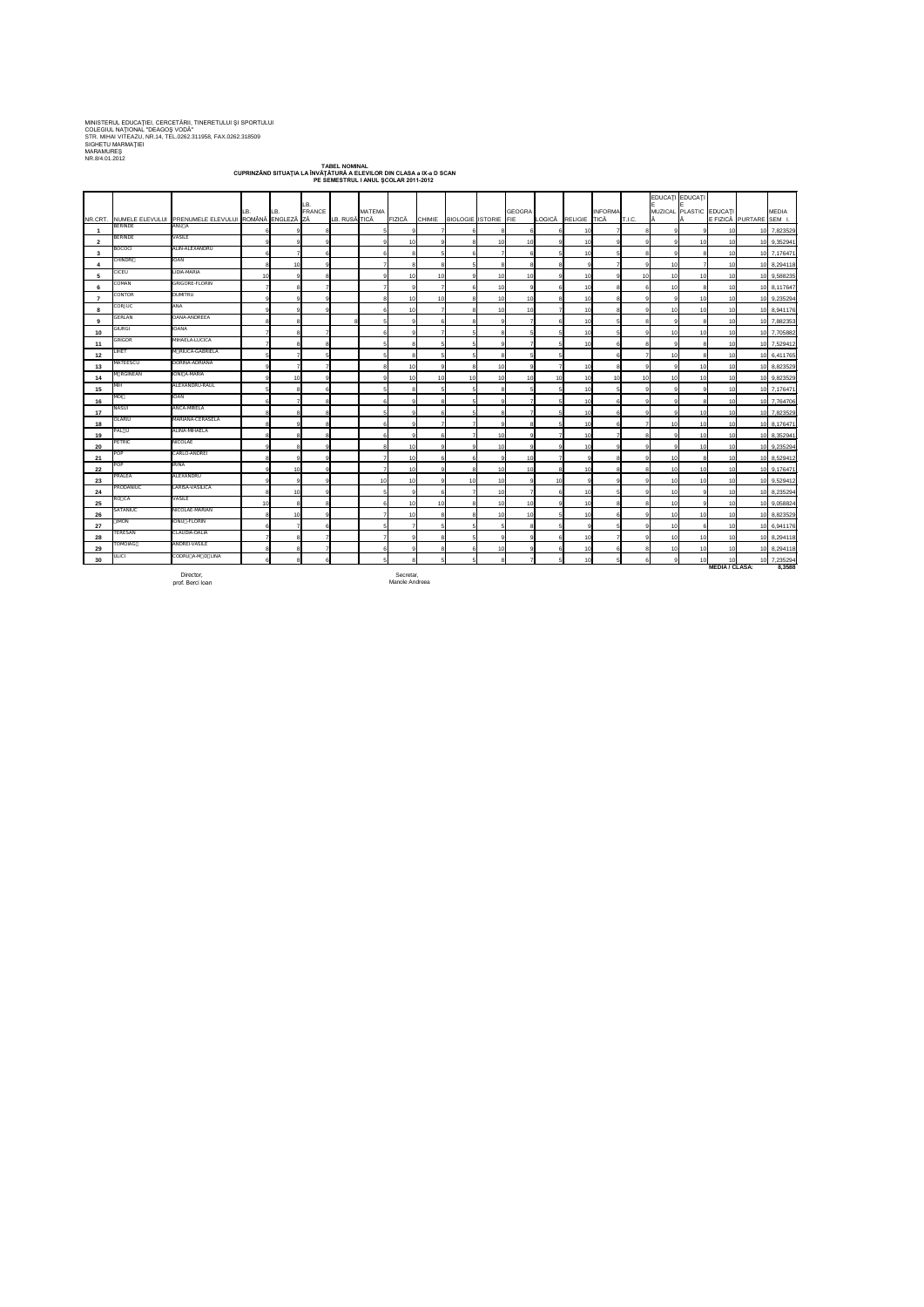MINISTERUL EDUCAŢIEI, CERCETĂRII, TINERETULUI ŞI SPORTULUI COLEGIUL NAŢIONAL "DEAGOŞ VODĂ" STR. MIHAI VITEAZU, NR.14, TEL.0262.311958, FAX.0262.318509 SIGHETU MARMAŢIEI MARAMUREŞ NR.8/4.01.2012

**TABEL NOMINAL CUPRINZÂND SITUAŢIA LA ÎNVĂŢĂTURĂ A ELEVILOR DIN CLASA a IX-a G SCAN PE SEMESTRUL I ANUL ŞCOLAR 2011-2012**

 $\top$ 

|                |                    |                                                          |     |     |                 |                              |             |                 |               |                |             |        |    |                       |           | EDUCAȚI EDUCAȚI |                                      |                 |             |
|----------------|--------------------|----------------------------------------------------------|-----|-----|-----------------|------------------------------|-------------|-----------------|---------------|----------------|-------------|--------|----|-----------------------|-----------|-----------------|--------------------------------------|-----------------|-------------|
|                |                    |                                                          | LB. | LB. | LB.             | ILB.<br>ENGLEZ FRANCE MATEMA |             |                 |               | <b>BIOLOGI</b> |             | GEOGRA |    |                       |           |                 | MUZICAL PLASTIC EDUCAȚI PURTAR MEDIA |                 |             |
|                |                    | NR.CRT. NUMELE ELEVULUI PRENUMELE ELEVULUI ROMÂNĂ LATINA |     |     |                 | ZĂ                           | <b>TICĂ</b> | FIZICĂ          | <b>CHIMIE</b> | IE.            | ISTORIE FIE |        |    | LOGICĂ RELIGIE T.I.C. | IĂ        |                 | E FIZICĂ                             | IE.             | SEM I.      |
|                | ARDELEAN           | D NU                                                     |     |     | 10              |                              |             |                 |               |                |             |        |    | 10I                   | 10        |                 | 10                                   |                 | 7,588235    |
| $\overline{2}$ | AXUC               | <b>ILEANA</b>                                            |     |     |                 |                              |             | $\Omega$        |               |                |             |        |    | 10                    | 10        |                 | 10                                   |                 | 8,235294    |
| 3              | <b>BENZAR</b>      | <b>MARIA</b>                                             |     |     |                 | 10                           | -10         | 10              |               |                |             |        |    | 10                    | 10        |                 | 10                                   |                 | 10 9,117647 |
| -4             | <b>BENZAR</b>      | ANA                                                      |     |     |                 |                              |             |                 |               |                |             |        |    | 10 <sup>1</sup>       | 10        |                 | 10                                   | 10 L            | 7,588235    |
| 5              | BO CA              | ANA-MARIA                                                |     |     |                 |                              |             |                 |               |                |             |        |    |                       |           |                 | 10                                   | 10 <sup>1</sup> | 7,3125      |
| -6             | <b>BUMBUC</b>      | <b>ANA</b>                                               |     |     |                 |                              |             |                 |               |                |             |        |    | 10                    |           |                 | 10                                   | 10 <sup>1</sup> | 8           |
| -7             | <b>BUMBUC</b>      | ILEANA                                                   |     |     |                 | 10                           | -10         | 10I             |               |                |             | -10    |    | 10                    |           | 10              | 10                                   |                 | 10 9,352941 |
| 8              | COMAN              | GABRIELA-MARIANA                                         | 10  |     | 10 <sup>1</sup> | 10                           | 10          | 10 <sup>1</sup> | 10            |                | 10          |        |    | 10                    | 10<br>10  | 10              | 10                                   |                 | 9,588235    |
| 9              | CUCICEA            | VASILE                                                   |     |     |                 |                              | 10          | 10 <sup>1</sup> |               |                |             |        |    | 10                    | 10        | 10              | 10                                   |                 | 10 8,941176 |
| 10             | <b>CUCICEA</b>     | MARIANA-NASTACA                                          |     |     |                 |                              |             |                 |               |                |             |        |    | 10                    |           |                 | 10                                   |                 | 10 7,764706 |
| 11             | CUT                | <b>MARIA</b>                                             |     |     |                 |                              |             | 10I             |               |                |             |        |    | 10                    |           |                 | 10                                   |                 | 10 8,882353 |
| 12             | <b>FEDENIUC</b>    | DALIA-IOANA                                              |     |     |                 |                              | .10         | a               |               |                |             |        |    | 10                    |           |                 | 10                                   |                 | 10 7,823529 |
| 13             | <b>GHERHE</b>      | MARIA-ROXANA                                             |     |     |                 |                              |             |                 |               |                |             |        |    | 10                    | 10        |                 | 10                                   |                 | 10 8,117647 |
| 14             | GODJA              | <b>MARIA</b>                                             |     |     |                 | 10 <sup>1</sup>              | -10         | 10              |               |                |             |        |    | 10I                   | 10<br>10  |                 | 10                                   |                 | 9,058824    |
| 15             | KUTH               | ANA-MARIA                                                |     |     |                 |                              | 10          | 10 <sup>1</sup> |               |                |             |        |    | 10                    | 10        |                 | 10                                   |                 | 10 8,882353 |
| 16             | <b>MAIO</b>        | <b>VASILE</b>                                            |     |     |                 |                              |             |                 |               |                |             |        |    | 10 <sup>1</sup>       | 10        |                 | 10                                   |                 | 10 7,529412 |
| 17             | <b>MARINCAT</b>    | NELU-PETRU                                               |     |     |                 |                              | 10          | 10              |               |                | 10          |        | -8 | 10                    | 10<br>10  | 10              | 10                                   |                 | 10 9,117647 |
| 18             | <b>MICULAICIUC</b> | <b>ANA</b>                                               |     |     |                 | 10                           |             | 10 <sup>1</sup> |               |                |             |        |    | 10                    | 10        | 10              | 10                                   |                 | 10 9,117647 |
| 19             | <b>OFRIM</b>       | M RIUCA                                                  |     |     |                 |                              | 10          | 10 <sup>1</sup> |               |                |             |        |    | 10                    | 10        |                 | 10                                   |                 | 8,529412    |
| 20             | PAS RE             | <b>FLORIN</b>                                            |     |     | 9               |                              |             | 10I             |               | 6              |             |        |    | 10 <sub>l</sub>       | 10<br>10I |                 | 10                                   |                 | 10 8,823529 |
| 21             | <b>POP</b>         | ADRIANA-GABRIELA                                         | 9   |     | 9               |                              |             | 10 <sup>1</sup> |               |                | 10          |        |    | 10 <sup>1</sup>       | 10        |                 | 10                                   | 10              | 9           |
| 22             | <b>POPOVICI</b>    | PARASCA                                                  | 8   |     | a               | 10                           |             | 10 <sup>1</sup> |               | 6              |             |        | 8  | 10                    | 10        | 10              | 10                                   | 10I             | 8,823529    |
| 23             | ROMAN              | <b>IRINA</b>                                             | 8   |     | -91             | <b>Q</b>                     |             | 10 <sup>1</sup> |               | -6             |             |        | 8  | 10                    | 10<br>10  | 10              | 10                                   | 10I             | 8,705882    |
| 24             | RUSNEAC            | ANCA-GEORGIANA                                           | 5   |     |                 | 10                           |             | 8               |               |                |             |        | 5  | 10 <sup>1</sup>       | ۰q        |                 | 10                                   |                 | 10 7,411765 |
| 25             | <b>SMULIAC</b>     | ANDREEA-CARMEN                                           | 6   |     |                 |                              |             | Q               |               |                |             |        |    | 10                    | 10        |                 | 10                                   |                 | 10 7,764706 |
| 26             | <b>USCIUC</b>      | MARIA-ALEXANDRA                                          | 6   |     | 8 <sup>1</sup>  | <b>Q</b>                     |             | 9               |               |                |             |        | 6  | 10                    | 8<br>Q    | 10              | 10                                   |                 | 10 8,176471 |

Director,

Secretar,

prof. Berci Ioan

Manole Andreea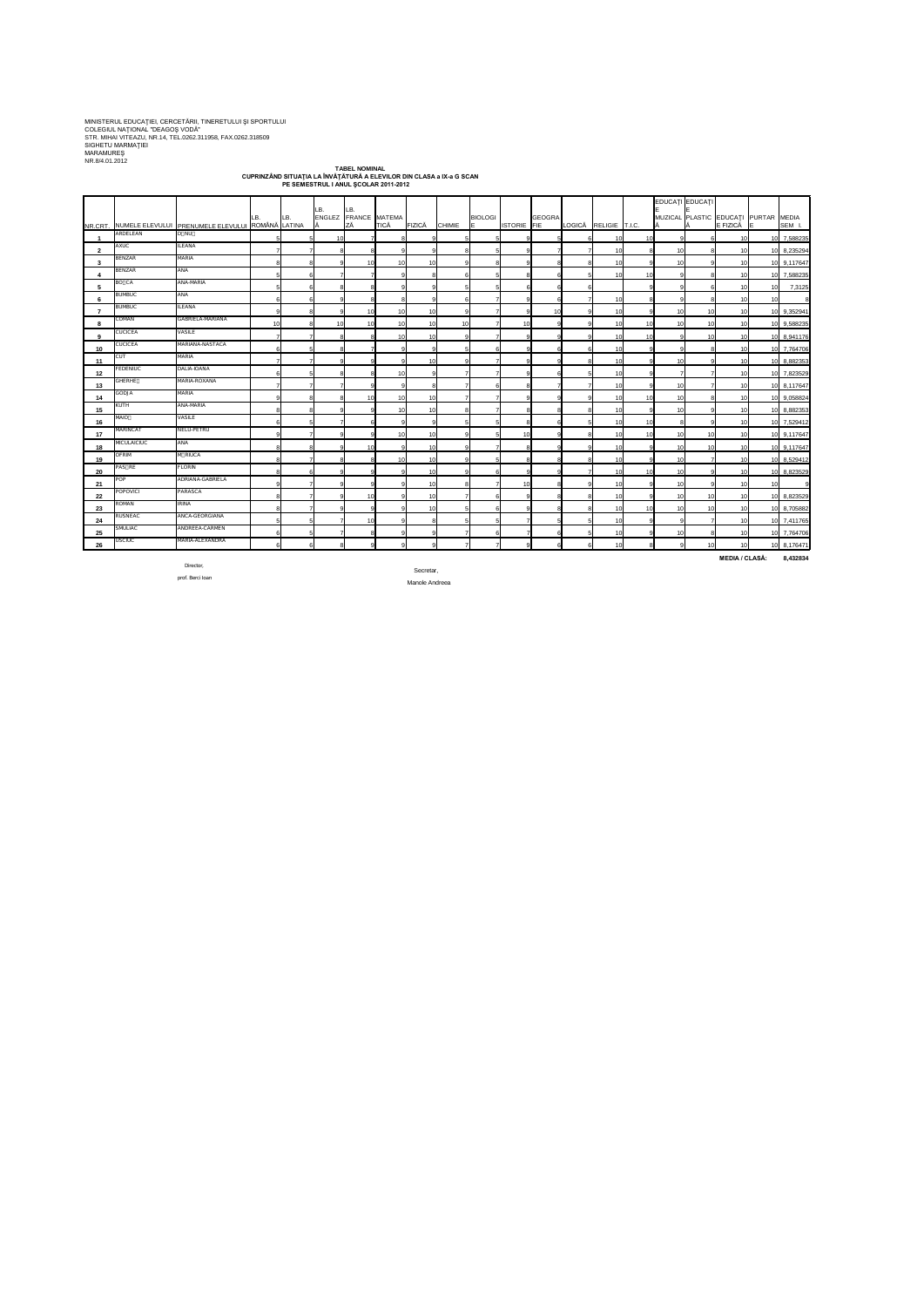MINISTERUL EDUCAŢIEI, CERCETĂRII, TINERETULUI ŞI SPORTULUI COLEGIUL NAŢIONAL "DEAGOŞ VODĂ" STR. MIHAI VITEAZU, NR.14, TEL.0262.311958, FAX.0262.318509 SIGHETU MARMAŢIEI MARAMUREŞ NR.8/4.01.2012

> **TABEL NOMINAL CUPRINZÂND SITUAŢIA LA ÎNVĂŢĂTURĂ A ELEVILOR DIN CLASA a XI-a C SCAN PE SEMESTRUL I ANUL ŞCOLAR 2011-2012**

|                          |                         | INR.CRT. NUMELE ELEVULUI PRENUMELE ELEVULUI ROMÂNĂ ENGLEZĂZZĂ | LB.            | LB.             | LB.<br>FRANCE | LB. RUSĂ A | _B. | <b>GERMAN MATEMAT</b><br>ICĂ | FIZICĂ          | <b>CHIMIE</b>   | <b>BIOLOGI</b><br>IE. | <b>ISTORIE</b> FIE | GEOGRA ECONOM | IE | RELIGIE TICA    |                | INFORMA EDUCAȚI PURTAR<br>$E$ FIZICĂ $E$ |                 | <b>MEDIA</b><br>SEM I. |
|--------------------------|-------------------------|---------------------------------------------------------------|----------------|-----------------|---------------|------------|-----|------------------------------|-----------------|-----------------|-----------------------|--------------------|---------------|----|-----------------|----------------|------------------------------------------|-----------------|------------------------|
|                          | AM N L CHIOAI-<br>DR GU | DORA-CARLA                                                    |                | 10 <sup>1</sup> | 9             |            |     |                              | 10 <sup>1</sup> |                 | -9                    | 10                 |               |    | 10              |                | 10I                                      | 10              |                        |
| $\mathbf{2}$             | <b>BAIAS</b>            | ALEXANDRU-IOAN                                                |                | 10              |               |            |     |                              | 10I             | 10 <sup>1</sup> | 10                    | 10                 | 10            |    | 10              |                | 10I                                      |                 | 10 9,571429            |
| 3                        | <b>BERFELA</b>          | ANA                                                           |                |                 |               |            |     |                              | 10l             |                 | 8                     | -10                | 10            |    | 10 <sup>1</sup> |                | 10                                       |                 | 10 8,428571            |
| 4                        | <b>BODNARUC</b>         | MARIANA-NATALIA                                               |                |                 |               | 10         |     |                              |                 |                 | 8                     | 10                 |               |    | 10              |                | 10                                       |                 | 10 8,285714            |
| 5                        | <b>BOICO</b>            | <b>ANA</b>                                                    |                |                 |               |            |     |                              | 10              |                 |                       | 10                 |               |    | 10              |                | 10I                                      |                 | 10 8,571429            |
| 6                        | <b>BOLOGA</b>           | <b>VASILE-CONSTANTIN</b>                                      |                | 10              |               |            |     |                              | 10 <sub>l</sub> |                 | Q                     | 10                 | 10            |    | 10              |                | 10 <sup>1</sup>                          | 10 <sup>1</sup> | 8,5                    |
| $\overline{\phantom{a}}$ | <b>BRUMAR</b>           | <b>FLORIN-ILIE</b>                                            |                | 10 <sup>1</sup> | 10            |            |     |                              | 10 <sup>1</sup> | 10 <sup>1</sup> | $\mathsf{Q}$          | 10                 | 10            |    | 10              | 10             | 10                                       | 10 <sup>1</sup> | 9,5                    |
| 8                        | <b>COLOPELNIC</b>       | ANCA-ILEANA                                                   |                | 10              |               | 10         |     |                              | 10 <sup>1</sup> |                 | -9                    | 10                 | 10            |    | 10              |                | 10                                       |                 | 10 8,857143            |
| 9                        | <b>CUCICEA</b>          | VASILE                                                        |                |                 |               |            |     |                              |                 |                 | 10                    |                    | 10            |    | 10              |                | 10                                       | 10              |                        |
| 10 <sub>1</sub>          | CVA CIUC                | NARCISA-VIOLETA                                               | 6              | 10              |               | 10         |     |                              | 10 <sup>1</sup> |                 | 10                    | 10                 | 10            |    | 10              |                | 10                                       |                 | 10 8,714286            |
| 11                       | <b>DANCI</b>            | <b>VLAD-ANDREI</b>                                            | 6              | 10              |               |            |     |                              | 10I             |                 |                       | 10                 |               |    | 10              |                | 10                                       |                 | 10 8,285714            |
| 12                       | <b>HOTEA</b>            | IOANA-GEORGIANA                                               |                |                 |               |            |     |                              | 10              |                 | 8                     | 10                 |               |    | 10              |                | 10                                       |                 | 10 7,785714            |
| 13                       | ILIE                    | ADRIAN-IOAN                                                   | 5              | 10              |               |            |     |                              | 8               |                 | -8                    |                    |               |    | 10 <sup>1</sup> |                | 10                                       |                 | 10 7,857143            |
| 14                       | <b>IVANCIUC</b>         | AURICA                                                        |                |                 |               |            |     |                              |                 |                 | 8                     |                    | 10            |    | 10              |                | 10                                       |                 | 10 7,857143            |
| 15                       | KOSZTE                  | ANDRADA-ADELA                                                 |                | 10              |               |            | 10  |                              | 10 <sup>1</sup> |                 | -8                    | 10                 | 10            |    | 10              |                | 10I                                      | 10 <sup>1</sup> | 8,5                    |
| 16                       | MARI                    | <b>IOAN-FLORIN</b>                                            |                |                 |               |            |     |                              | 10I             |                 | g                     | 10                 | 10            |    | 10              |                | 10I                                      | 10I             | 8,5                    |
| 17                       | MOLDOVAN                | IOANA-SEBASTI A                                               |                |                 |               |            |     |                              |                 |                 | 8                     |                    | 10            |    | 10 <sup>1</sup> |                | 10                                       | 10              |                        |
| 18                       | MURE AN                 | <b>IOAN</b>                                                   |                | 10              |               |            |     |                              |                 |                 |                       | 10                 | 10            |    | 10              |                | 10 <sup>1</sup>                          | 10I             |                        |
| 19                       | MURE AN                 | VL DU -FLORIN                                                 |                | 10              | a             |            |     |                              | 10              |                 |                       | 10                 |               |    | 10              | 10             | 10                                       |                 | 10 9,214286            |
| 20                       | <b>NEME</b>             | ADRIAN-PETRU                                                  |                |                 |               |            |     |                              |                 |                 |                       | 10                 |               |    |                 |                | 10                                       |                 | 10 8,076923            |
| 21                       | PETROVAI                | <b>IOAN</b>                                                   | 71             | -91             | $6 \mid$      |            |     |                              | 10 <sub>1</sub> | -61             | 8 <sup>1</sup>        | 10                 | 10            | 5  | 10 <sup>1</sup> | $\overline{7}$ | 10 <sub>1</sub>                          |                 | 10 8,071429            |
| 22                       | PLE                     | PETRU                                                         | 6              | 10              | 10            |            |     |                              | 10              |                 | 9                     | 10                 | 10            |    | 10              | 10             | 10                                       |                 | 10 8,857143            |
| 23                       | POP                     | MIHAELA                                                       |                |                 | 8             |            |     |                              | 10              | <b>q</b>        | $\overline{7}$        | 10                 | 10            |    | 10              | 8 <sup>1</sup> | 10                                       |                 | 10 8,785714            |
| 24                       | POP                     | BOGDAN-D NU                                                   | 5              |                 | 5             |            |     |                              |                 |                 | 8                     |                    | 10            |    | 10              |                | 10                                       | 10 <sup>1</sup> |                        |
| $25\,$                   | REDNIC                  | <b>MARIA</b>                                                  | 6              |                 | 9             |            |     |                              | 10 <sup>1</sup> |                 | -9                    |                    | 10            |    | 10              |                | 10                                       |                 | 10 8,285714            |
| 26                       | REDNIC                  | ILEANA-ANCA                                                   |                |                 | 8             |            |     |                              |                 |                 | -81                   | 10                 | 10            |    | 10              |                | 10                                       |                 | 10 8,142857            |
| 27                       | <b>TENTI</b>            | <b>IOANA</b>                                                  | 5 <sub>l</sub> | 10              | 10            |            |     |                              | 10              | 10 <sup>1</sup> | -9                    | 10                 | 10            |    | 10              | 8 <sup>1</sup> | 10                                       |                 | 10 8,928571            |
| 28                       | TIVADAR                 | ADRIAN                                                        |                | 10              | -9            |            |     |                              | 10 <sup>1</sup> |                 | 9                     | 10                 | 10            |    | 10              |                | 10 <sub>1</sub>                          |                 | 10 8,857143            |
| 29                       | TIVADAR                 | IONU -ANDREI                                                  | $\overline{7}$ | 10              | 10            |            |     | 10                           | 10 <sub>1</sub> | 10 <sub>1</sub> | 9                     | 10                 | 10            | a  | 10 <sup>1</sup> | 10             | 10                                       |                 | 10 9,642857            |
|                          |                         | NOT : elevii corigen i au anse de dep ire a situa iei         |                |                 |               |            |     |                              |                 |                 |                       |                    |               |    |                 |                | <b>MEDIA/CLASA:</b>                      |                 | 7,692308               |

Manole Andreea